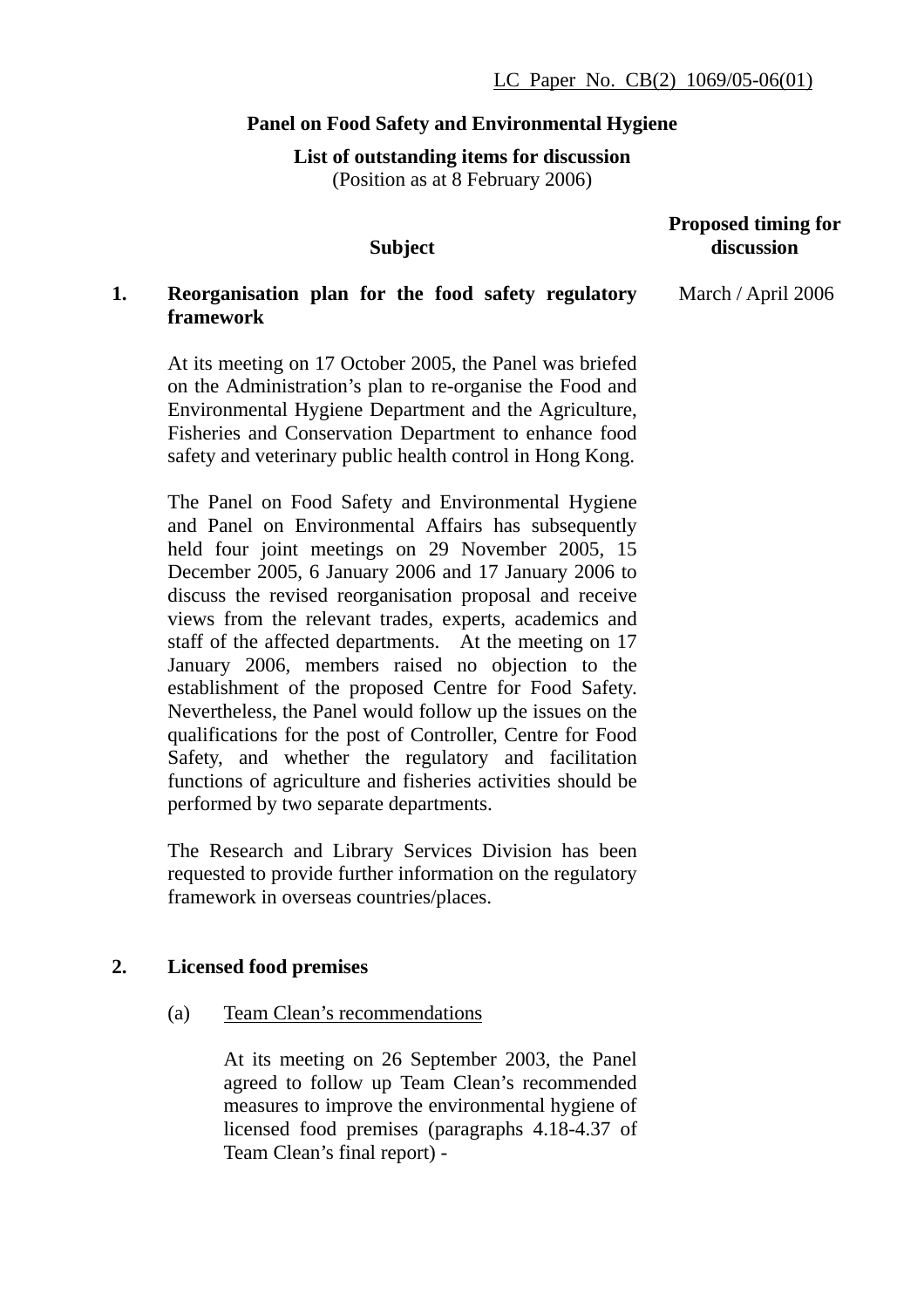|     | (i)                                                                                                                                                                                    | <b>Open Categorisation Scheme;</b>                                                                                                                                                                                                                                                                                                                                                                                                                                               | February 2006             |
|-----|----------------------------------------------------------------------------------------------------------------------------------------------------------------------------------------|----------------------------------------------------------------------------------------------------------------------------------------------------------------------------------------------------------------------------------------------------------------------------------------------------------------------------------------------------------------------------------------------------------------------------------------------------------------------------------|---------------------------|
|     | (ii)                                                                                                                                                                                   | Revamp of Demerit Points System,<br>announcement of recalcitrant licensees and<br>hygiene-related misconduct of employees;<br>and                                                                                                                                                                                                                                                                                                                                                | March 2006                |
|     | (iii)                                                                                                                                                                                  | Licensing requirements for food factories.                                                                                                                                                                                                                                                                                                                                                                                                                                       |                           |
| (b) |                                                                                                                                                                                        | Suspension of issue of licence to food premises<br>operating without licence                                                                                                                                                                                                                                                                                                                                                                                                     | $1st$ quarter, 2006       |
|     | was                                                                                                                                                                                    | At its meeting on 14 December 2004, the Panel<br>advised that the Administration would<br>consider suspending the issue of a provisional/full<br>licence for a certain period to food premises which<br>were found to have operated without licences upon<br>When briefed on the proposed<br>conviction.<br>measures on 8 March 2005, members expressed<br>The Administration was<br>various concerns.<br>requested to consider members' views and revert<br>to the Panel later. |                           |
| (c) |                                                                                                                                                                                        | <b>Streamlining of licensing framework</b>                                                                                                                                                                                                                                                                                                                                                                                                                                       | $1st / 2nd$ quarter, 2006 |
|     |                                                                                                                                                                                        | The Administration has undertaken to cover the<br>following in its review of the licensing systems<br>and procedures for food premises -                                                                                                                                                                                                                                                                                                                                         |                           |
|     | (i)                                                                                                                                                                                    | the Light Refreshment Restaurant Licence;<br>and                                                                                                                                                                                                                                                                                                                                                                                                                                 |                           |
|     | (ii)                                                                                                                                                                                   | the licence for siu mei and lou mei shops.                                                                                                                                                                                                                                                                                                                                                                                                                                       |                           |
|     | On 14 December 2004, a subcommittee was<br>formed under the Panel to study the streamlining<br>of food business licensing. A report has been<br>provided to the Panel in January 2006. |                                                                                                                                                                                                                                                                                                                                                                                                                                                                                  |                           |
|     | licensing.                                                                                                                                                                             | The Panel may wish to follow up with the<br>Administration the progress made in implementing<br>the streamlining measures for food business                                                                                                                                                                                                                                                                                                                                      |                           |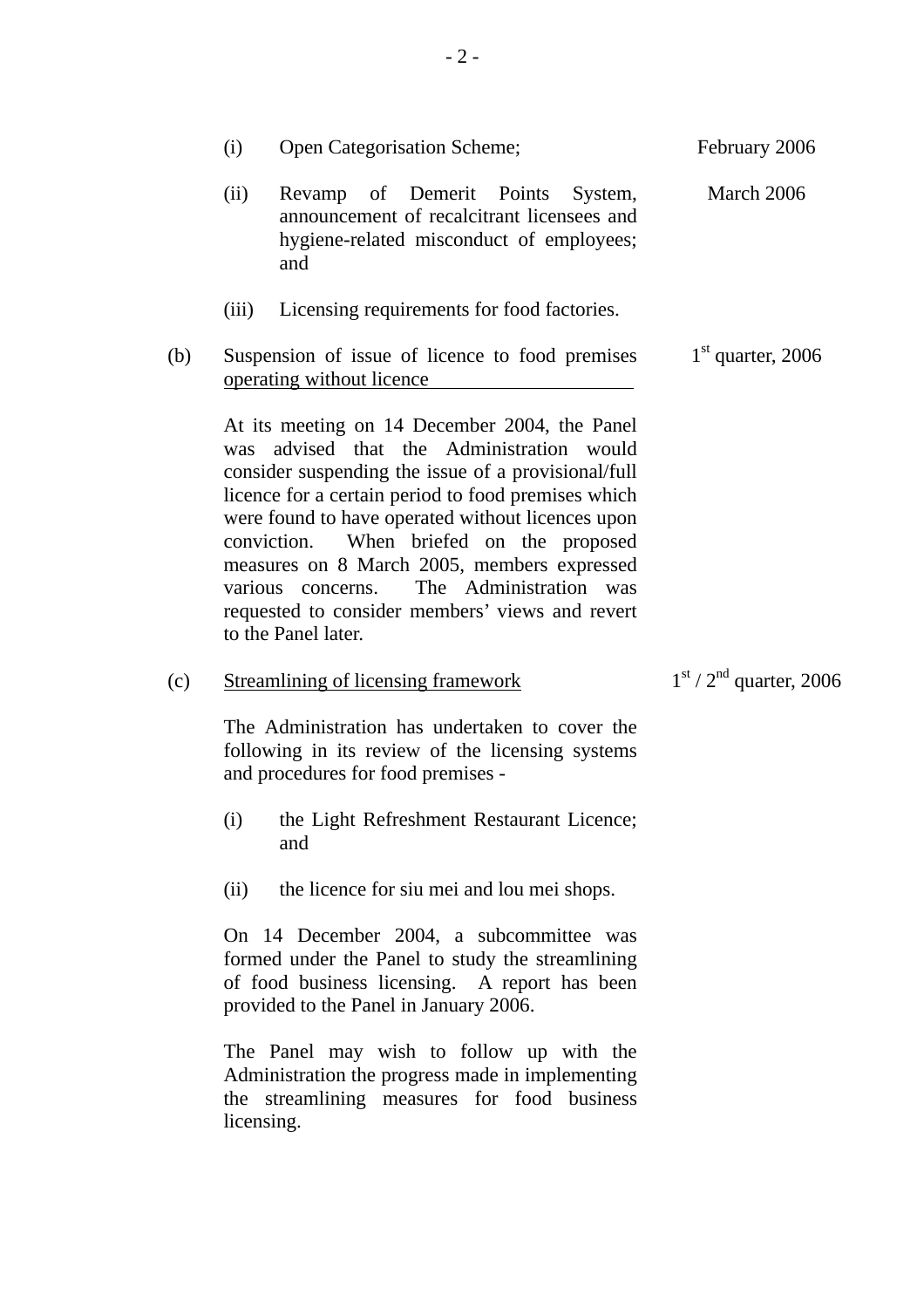|    | WCDC members expressed concern about certain<br>"food factories" selling take-away foods and the<br>lack of enforcement actions by FEHD against<br>these operators. Members attending the meeting<br>agreed that the matter should be referred to the<br>Panel for follow-up.                                                                                                                                                                  |                     |
|----|------------------------------------------------------------------------------------------------------------------------------------------------------------------------------------------------------------------------------------------------------------------------------------------------------------------------------------------------------------------------------------------------------------------------------------------------|---------------------|
| 3. | <b>Fisheries Protection (Amendment) Bill</b>                                                                                                                                                                                                                                                                                                                                                                                                   | $1st$ quarter, 2006 |
|    | The Administration originally planned to introduce the<br>2004-05 legislative session.<br>the<br>Bill<br>in<br>The<br>Administration briefed the Panel on 8 March 2005 on the<br>legislative proposal. The Panel held a special meeting<br>on 26 April 2005 to gauge the views of the fishing<br>industry on the proposal. The Administration was<br>requested to further discuss with the industry before<br>introducing the Bill into LegCo. |                     |
| 4. | Control of importation, landing and sale of live fish                                                                                                                                                                                                                                                                                                                                                                                          | December 2006       |
|    | In the last term, the Panel urged the Administration to<br>regulate the importation, landing and sale of live fish in<br>Hong Kong. The Administration advised that it would<br>consider how live fish should be brought under regulatory<br>control.                                                                                                                                                                                          |                     |
|    | The Panel also expressed concern about the increasing<br>number of reported incidents of ciguatera fish poisoning<br>and the presence of malachite green in eels and live fish.                                                                                                                                                                                                                                                                |                     |
|    | The Administration reported to the Panel its review of the<br>effectiveness of a voluntary Code of Practice at the<br>meeting on 12 July 2005. As the number of reports on<br>shipment of live fish after the introduction of the<br>voluntary code was not satisfactory, the Administration<br>advised that it would consult the fish traders and<br>introduce a mandatory system.                                                            |                     |
|    | also discussed the proposed regulatory<br>The<br>Panel                                                                                                                                                                                                                                                                                                                                                                                         |                     |

(d) Enforcement of licensing conditions

At the meeting between LegCo Members and Wan Chai District Council (WCDC) on 5 May 2005, WCDC members expressed concern about certain  $2<sup>nd</sup>$  quarter, 2006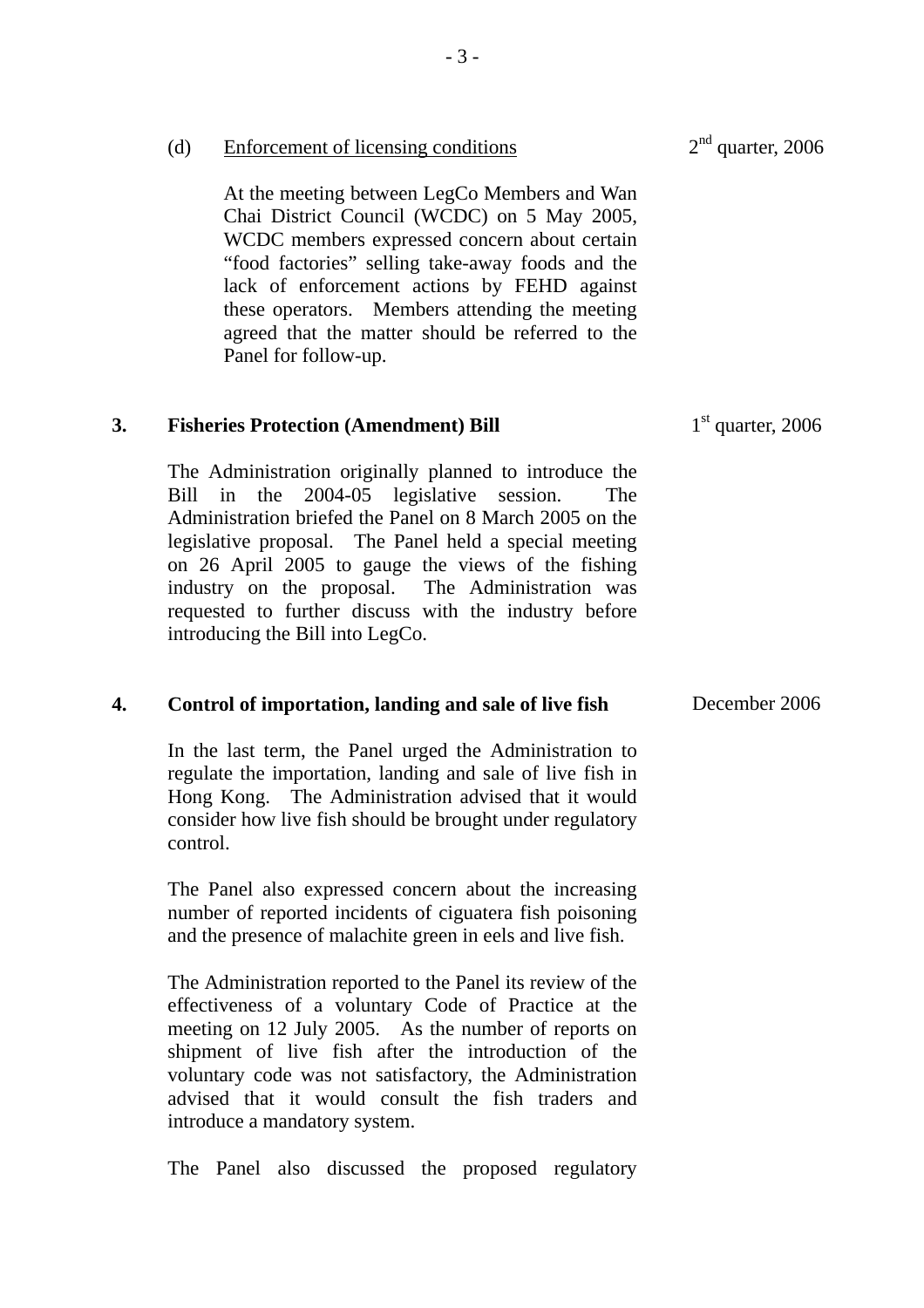framework for live fish at the special meetings in August and September 2005, and the regular meeting on 13 December 2005 following the discovery of malachite green in eels and live fish. The Administration plans to introduce the Fisheries Products Safety Bill in the 2005-06 session to provide for the strengthening of control on fresh marine fish and fresh water fish imported or reared locally to enhance the protection of public health.

The Administration also proposes that the control of drugs and chemicals for fish be subsumed under this item. The issue was referred by the Subcommittee on Public Health (Animals and Birds) (Chemical Residues) Regulation to the Panel for follow-up.

### **5. Labelling scheme on nutrition information**

The Panel discussed the proposed labelling system on nutrition information on 10 May and 14 June 2005. The Administration planned to introduce an Amendment Regulation in mid 2006 to give effect to the proposed nutrition information system. The Administration was requested to revert to the Panel before submitting the legislative proposal into LegCo, if further amendments were proposed to the nutrition labelling system.

# **6. Sustainable development of agricultural and fisheries industries**

Hon WONG Yung-kan has proposed to discuss ways Government can assist in promoting sustainable development of the agricultural and fisheries industries.

## **7. Regulation of genetically modified food**

The Panel discussed the Administration's proposal on 20 March 2003 and invited deputations to give views on 29 April 2003. At the meeting on 20 March 2003, the Panel passed a motion urging the Government to draw reference from the experience of the European Union countries and expeditiously introduce legislation to set up a mandatory genetically modified food labelling system.

July 2006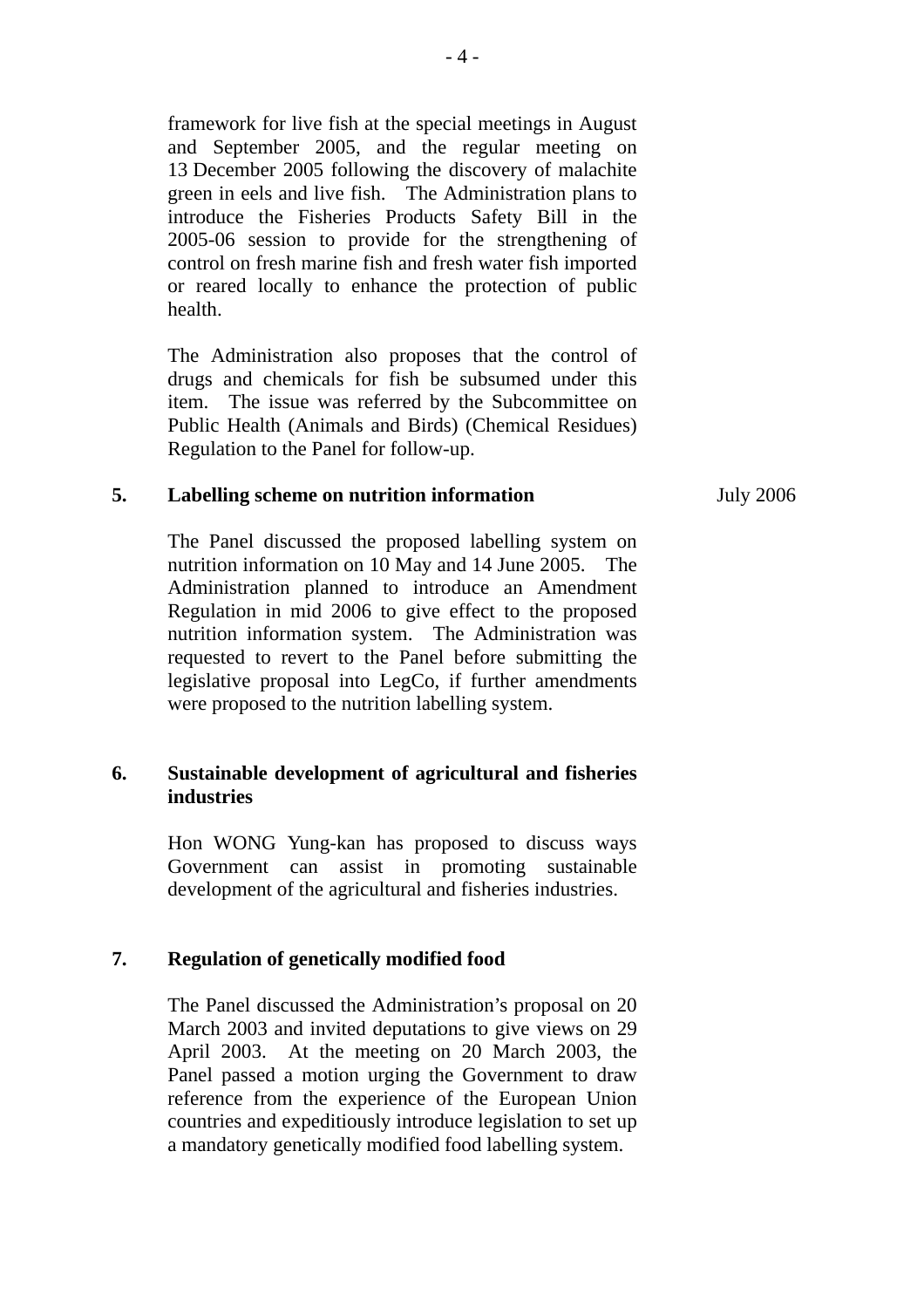The Administration has agreed to revert to the Panel, before introducing the legislative proposal into LegCo.

# **8. Overall review of the Public Health and Municipal Services Ordinance (Cap. 132) and the Public Health (Animals and Birds) Ordinance (Cap. 139)**

The Subcommittee on Public Health (Animals and Birds) (Amendment) Regulation 2001, Public Health (Animals and Birds) (Animal Traders) (Amendment) Regulation 2001 and Food Business (Amendment) Regulation 2001 recommended that the Administration should conduct an overall review on the levels of penalties in Cap. 132 and Cap. 139, to ensure that the penalties were appropriate having regard to those imposed on similar offences in other legislation. The proposal was referred to the Panel for follow-up discussion.

The Administration has also undertaken to consider the views of the Society of Prevention of Cruelty to Animals regarding the need to tighten up control of import, sale and breeding of animals.

The Panel may wish to follow up the above subject matters when the Administration has completed the review.

## **9. Public markets and cooked food centres**

(a) Policy on markets and cooked food centres

July 2006

At the meeting on 15 July 2002, Panel members suggested that the Administration should conduct an overall review of the design and operation of wet public markets in order to improve their environment and hygiene conditions.

The Public Accounts Committee discussed the Director of Audit's report No. 41 on public markets managed by the Food and Environmental Hygiene Department (FEHD) in 2004. The Administration responded that the Health, Welfare and Food Bureau was discussing with the Planning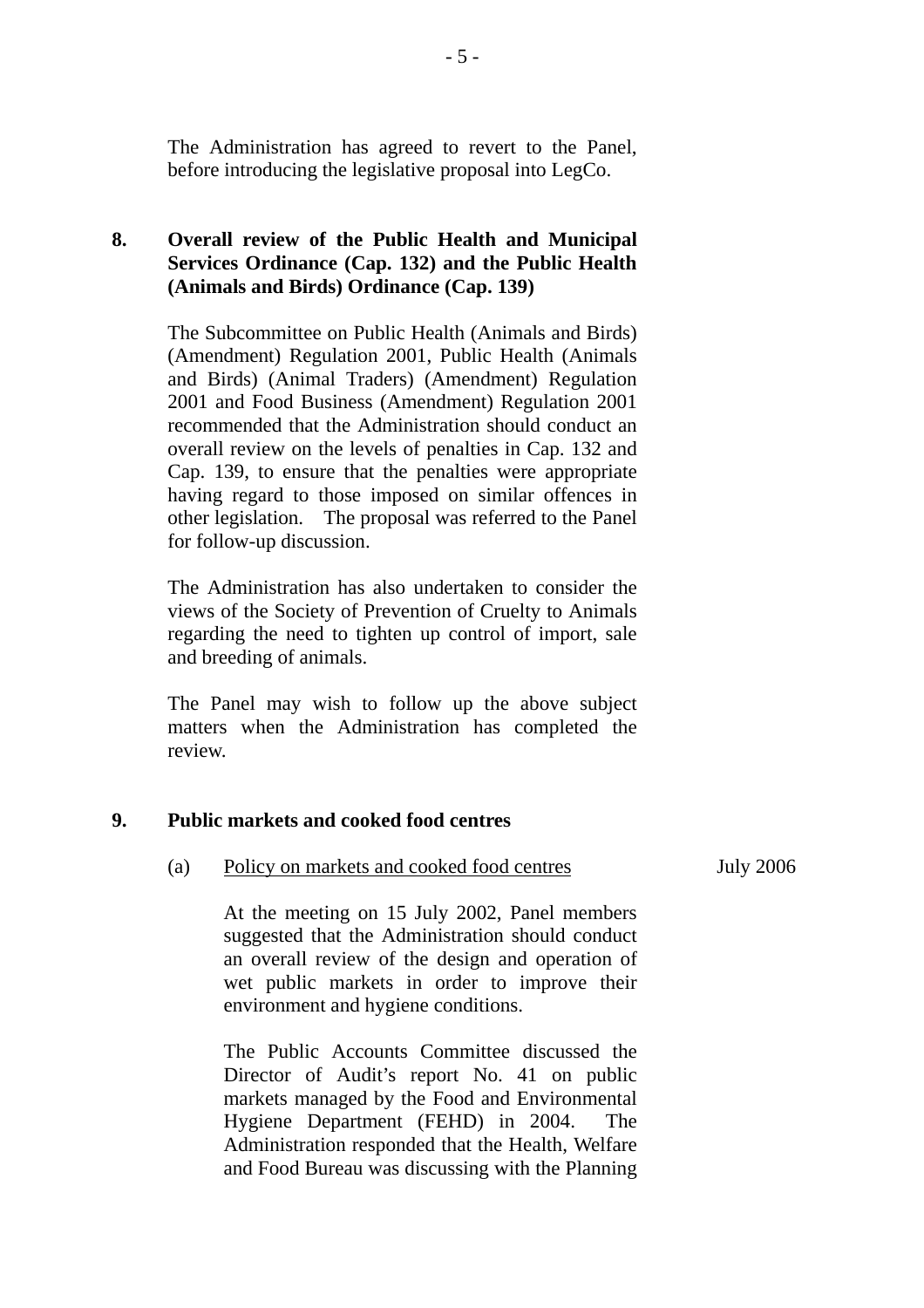Department the need to review the current planning standards for the provision of market facilities as set down in the Hong Kong Planning Standards and Guidelines. In addition, FEHD was conducting a study to identify markets with serious and insurmountable viability problems that might merit closure/consolidation.

At the meeting between LegCo Members and WCDC on 5 May 2005, WCDC members considered that FEHD should review the design and operation of public markets with a view to improving their competitiveness. Some WCDC members suggested that FEHD should review the consideration factors for issuing fresh provision shop licences. Members attending the meeting agreed that the matter should be referred to the Panel for follow-up.

(b) Demerit Points System

The Administration proposed to discuss with the Panel the outcome of consultation with Market Management Consultative Committees on the proposed Demerit Points System for markets managed by FEHD (paragraphs 4.1-4.17 of Team Clean's final report).

March 2006

### **10. Alignment of fees and charges under the purview of the Food and Environmental Hygiene Department (FEHD) and public market rental adjustment mechanisms**  July 2006

Following the dissolution of the former Provisional Municipal Councils in 2000, the Administration planned to align the fees and charges of the former Provisional Urban Council and Provisional Regional Council.

On 24 February 2003, the Administration informed the Panel that it would need more time to work out an alignment proposal for the various FEHD fees and charges as well as the public market rental adjustment mechanisms.

The Administration subsequently advised the Panel that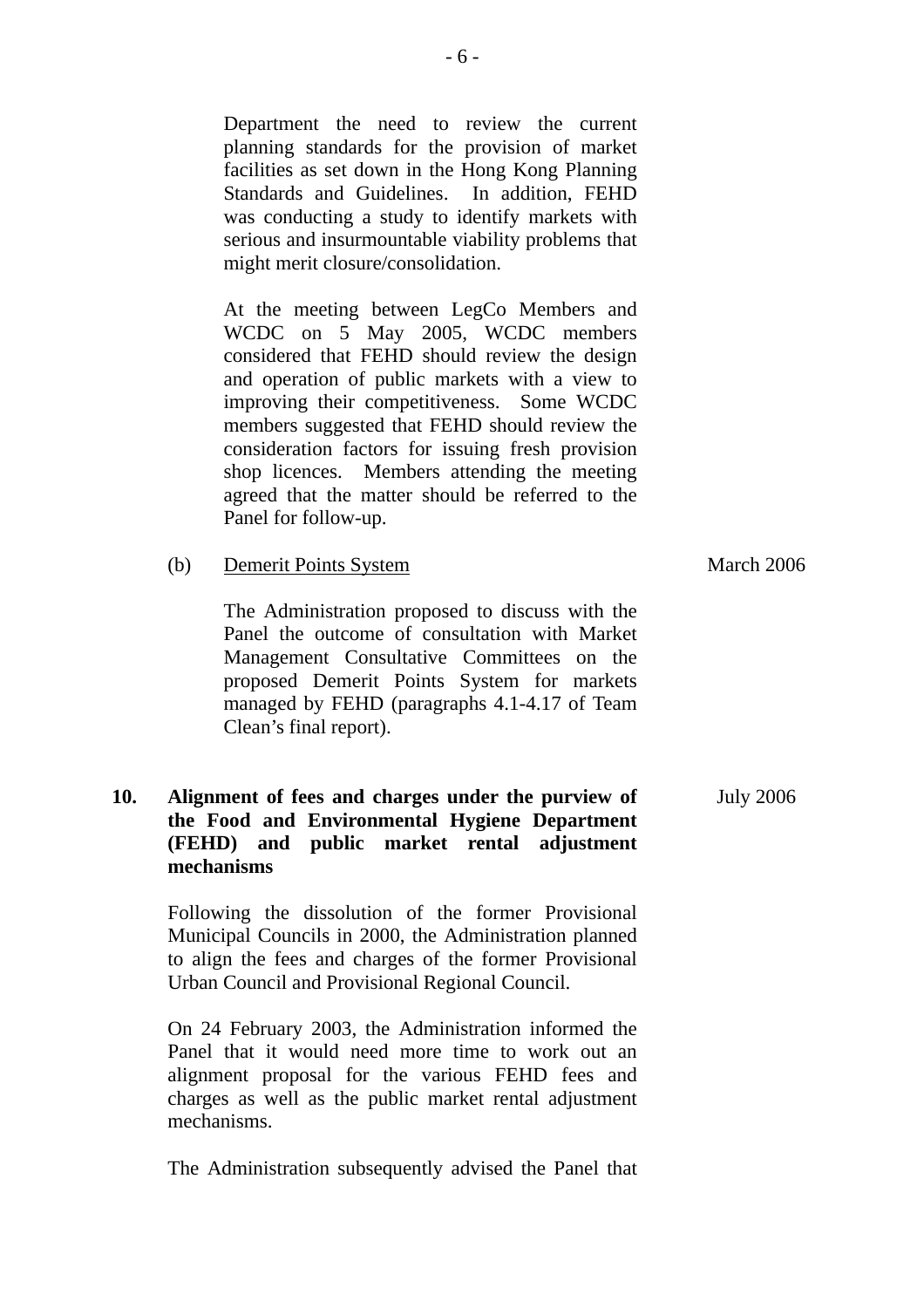according to Section 9 of the Provision of Municipal Services (Re-organisation) Ordinance (Cap. 552), FEHD fees/charges would remain unchanged until the Secretary for Health, Welfare and Food made a regulation to amend them.

### **11. Liquor licensing policy and legislation**

At the meeting held between LegCo Members and Yau Tsim Mong District Council (YTMDC) members on 13 February 2003, it was considered that the Administration should conduct a comprehensive review of the existing liquor licensing policy and legislation. YTMDC members suggested that the Administration should restrict the number and the business hours of bars operating in the vicinity of residential areas.

The Subcommittee to Study the Streamlining of Food Business Licensing discussed the liquor licensing procedure at the meeting on 17 May 2005.

### **12. Nuisance caused by the Tsuen Wan Slaughterhouse**

The item is proposed by Hon WONG Kwok-hing on 22 January 2005.

At the meeting held between LegCo Members and Tsuen Wan District Council (TWDC) on 6 January 2005, TWDC members expressed concern about nuisance caused by the Tsuen Wan Slaughterhouse. They noted that the Administration would release the findings of the feasibility study on the removal of the Slaughterhouse in the second-half of 2005. Hon WONG Kwok-hing suggests that the Panel should follow up the matter when the Administration has completed the feasibility study and that TWDC and the relevant organisations should be invited to attend the Panel meeting when the matter is discussed.

### **13. "One licence for one shop" proposal for selling chilled**

February 2006

June 2006